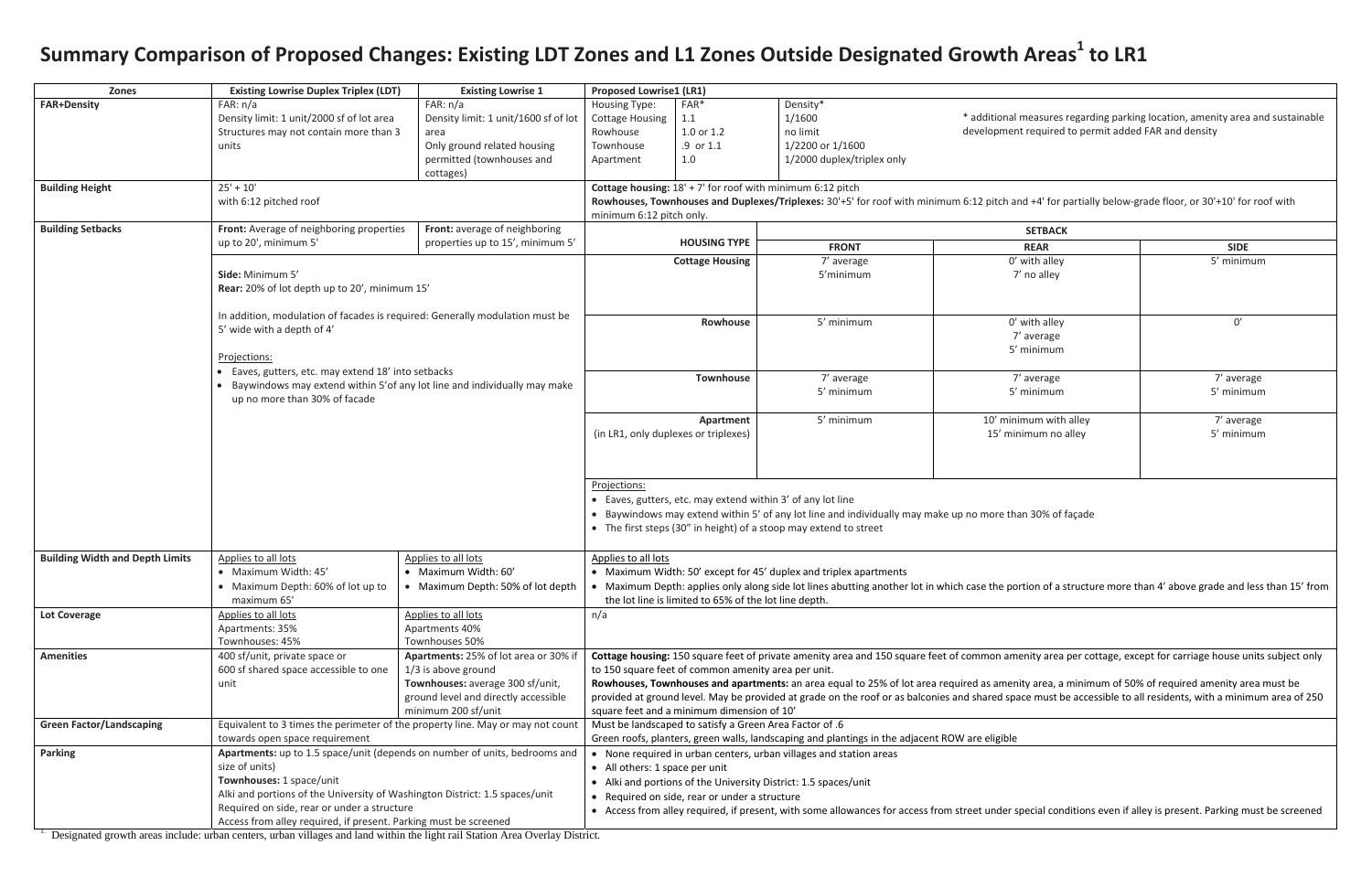\*additional measures regarding parking locations, amenity area and sustainable development required to permit added FAR and density

he portion of a structure more than 4' above agrade and less than 15'

## Summary Comparison of Proposed Changes: L1 Zones Inside Designated Growth Areas<sup>1</sup> and All Existing L2 Zones to LR2

| Zones                                  | <b>Existing Lowrise 1</b>             | <b>Existing Lowrise 2</b>                                                                                                                                  | <b>Proposed Lowrise 2 (LR2)</b>                                   |            |                                                                                              |          |  |
|----------------------------------------|---------------------------------------|------------------------------------------------------------------------------------------------------------------------------------------------------------|-------------------------------------------------------------------|------------|----------------------------------------------------------------------------------------------|----------|--|
| <b>FAR+Density</b>                     | FAR: n/a                              | FAR: n/a                                                                                                                                                   | Housing Type:                                                     | FAR*       | Density*                                                                                     |          |  |
|                                        | Density limit: 1 unit/1600 sf of lot  | Density limit: 1 unit/1,200 sf of lot                                                                                                                      | <b>Cottage Housing</b>                                            | 1.1        | 1/1600                                                                                       | *additio |  |
|                                        | area                                  | area                                                                                                                                                       | Rowhouse                                                          | 1.1 or 1.3 | no limit                                                                                     | sustair  |  |
|                                        | Only ground related housing           |                                                                                                                                                            | Townhouse                                                         | 1.0 or 1.2 | 1/1600 or no limit                                                                           |          |  |
|                                        | permitted (townhouses and cottages)   |                                                                                                                                                            | Apartment                                                         | 1.1 or 1.3 | $1/1200$ or no limit                                                                         |          |  |
| <b>Building Height</b>                 | $25' + 10'$                           |                                                                                                                                                            |                                                                   |            |                                                                                              |          |  |
|                                        | with 6:12 pitched roof                | Cottage Housing, Rowhouses and Townhouses: Same as LR1<br>Apartments: 40' + 5' for roof with minimum 6:12 pitch, or 40'+4' for partially below-grade floor |                                                                   |            |                                                                                              |          |  |
| <b>Building Setbacks</b>               | Front: average of neighboring         | Front: average of neighboring                                                                                                                              | Same as LR1                                                       |            |                                                                                              |          |  |
|                                        | properties up to 15', minimum 5'      | properties up to 15', minimum 5'                                                                                                                           |                                                                   |            |                                                                                              |          |  |
|                                        | Side: minimum 5' increasing with      | Side: minimum 5', increasing with                                                                                                                          |                                                                   |            |                                                                                              |          |  |
|                                        | height and depth                      | height and deptch.                                                                                                                                         |                                                                   |            |                                                                                              |          |  |
|                                        | Rear: 20% of lot depth up to 20';     | Rear: 15% of lot depth up to 25',                                                                                                                          |                                                                   |            |                                                                                              |          |  |
|                                        | minimum 15'                           | minimum 15'                                                                                                                                                |                                                                   |            |                                                                                              |          |  |
|                                        | In addition, modulation of facades is |                                                                                                                                                            |                                                                   |            |                                                                                              |          |  |
|                                        | required. Generally modulation must   | In addition, modulation of faces is                                                                                                                        |                                                                   |            |                                                                                              |          |  |
|                                        | be 5' wide with a depth of 4'         | required; generally modulation must                                                                                                                        |                                                                   |            |                                                                                              |          |  |
|                                        |                                       | be 5' wide with a dept h of 4'                                                                                                                             |                                                                   |            |                                                                                              |          |  |
| <b>Building Width and Depth Limits</b> | Applies to all lots                   | Applies to all lots                                                                                                                                        | Applies to all lots                                               |            |                                                                                              |          |  |
|                                        | • Maximum Width: 60'                  | • Maximum Width: Apartments                                                                                                                                | • Maximum Width: Rowhouses no limit, Townhouse and apartments 90' |            |                                                                                              |          |  |
|                                        | Maximum Depth: 60% of lot             | 50', townhouses 90'                                                                                                                                        |                                                                   |            | Maximum Depth: applies only along side lot lines, abutting another lot, in which case the po |          |  |
|                                        | depth                                 | • Maximum Depth: Apartments                                                                                                                                | from the lot line is limited to 65% of the lot line depth.        |            |                                                                                              |          |  |
|                                        |                                       | 60% of lot depth, Townhouse                                                                                                                                |                                                                   |            |                                                                                              |          |  |
|                                        |                                       | 65% of lot depth                                                                                                                                           |                                                                   |            |                                                                                              |          |  |
| <b>Lot Coverage</b>                    | Applies to all lots                   | Applies to all lots                                                                                                                                        | n/a                                                               |            |                                                                                              |          |  |
|                                        | Apartments 40%                        | Apartments 40%                                                                                                                                             |                                                                   |            |                                                                                              |          |  |
|                                        | Townhouses 50%                        | Townhouses 50%                                                                                                                                             |                                                                   |            |                                                                                              |          |  |
| <b>Amenities</b>                       | Apartments: 25% of lot area or 30% if | Apartments: 30% of lot area                                                                                                                                | same as LR1                                                       |            |                                                                                              |          |  |
|                                        | 1/3 is above ground                   | Townhouses: average 300 sf/unit at                                                                                                                         |                                                                   |            |                                                                                              |          |  |
|                                        | Townhouses: average 3000 sf/unit,     | ground level and directly accessible;                                                                                                                      |                                                                   |            |                                                                                              |          |  |
|                                        | ground level and directly accessible; | minimum 200 sf/unit                                                                                                                                        |                                                                   |            |                                                                                              |          |  |
|                                        | minimum 200 sf/unit                   |                                                                                                                                                            |                                                                   |            |                                                                                              |          |  |
| <b>Green Factor/Landscaping</b>        |                                       | Equivalent to 3 times the perimeter of the property line. May or may not count                                                                             | Same as LR1                                                       |            |                                                                                              |          |  |
|                                        | towards open space requirement.       |                                                                                                                                                            |                                                                   |            |                                                                                              |          |  |
| <b>Parking</b>                         | Same as Existing LDT                  |                                                                                                                                                            | Same as LR1                                                       |            |                                                                                              |          |  |

<sup>1.</sup> Designated growth areas include: urban centers, urban villages and land within the light rail Station Area Overlay District.